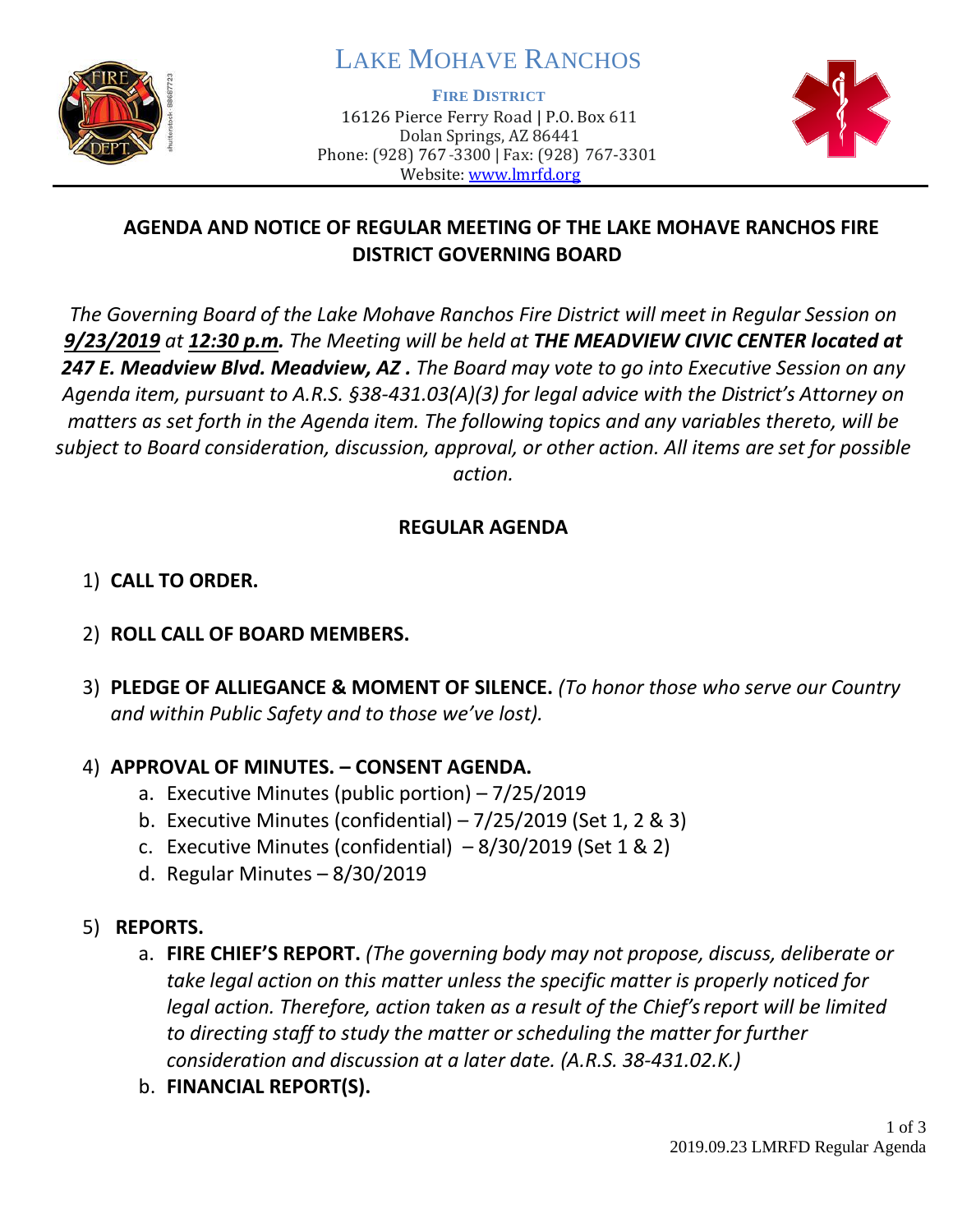*1.* Discussion and approval: August 2019 Financial Report(s). *(The financial report(s) are to be reviewed and approved by the Board).* (Buldra/Administration)

### 6) **EXECUTIVE BUSINESS.**

- a. Discussion and possible action regarding: PTO calculation/recalculation(s) for former Chief DeMaio and documentation submitted related to matter re: determination. (Reh-Bower)
- b. Discussion and possible action regarding: Prior EEOC matter (DeMaio) re: information related to notification status from EEOC and parties involved. (Kiffer)
- c. Discussion and possible action regarding: Personnel Matter re: Tim Bonnee re: Interim Fire Chief Contract. (Board)
- d. Discussion and possible action regarding: Personnel Matter re: 3-month Board & Self Performance Evaluation and Forms related re: Interim Fire Chief Tim Bonnee. (Board)

### 7) **REGULAR BUSINESS.**

- a. Discussion and possible action regarding: Update of bidding process/outcome re: sale of Mobile Unit located at 16126 Pierce Ferry Rd. Dolan Springs, AZ. (Administration)
- b. Discussion and possible action regarding: Current LMRFD Vacation Suppression Policy and proposed updated/revised LMRFD Vacation Suppression Policy. (Administration/Reh-Bower)
- c. Discussion and possible action regarding: Volunteer Utility Support Vehicle (U-419) re: possible purchase. (Administration)
- d. Discussion and possible action regarding: Fit for Duty Evaluation for the Administrative Assistant re: referral. (Administration)
- e. Discussion and possible action regarding: Quotes and information related to repair of LMRFD Ambulance not in use. (Administration/Tennant)
- f. Discussion and possible action regarding: DSCC (Dolan Springs Community Council) Fundraiser – Pancake Breakfast re: event/information and event/information related to Boot Campaign or alike for Fundraising. (Kiffer)
- 8) **CALL TO THE PUBLIC & CORRESPONDENCE**. *(Consideration and discussion of comments and complaints from the public. Those wishing to address the Lake Mohave Ranchos Fire District Board need not request permission in advance. The Fire District Board is not permitted to discuss or take action on any item(s) that are not on the Agenda that are raised in the call to the public. However, individual Board Members may be permitted to respond to criticism directed to them. Otherwise, the Board may direct that staff review the matter or that the matter be placed on a future agenda. The Fire District Board cannot discuss or take legal action on any issue raised during the Call to the Public due to restriction of the Opening*